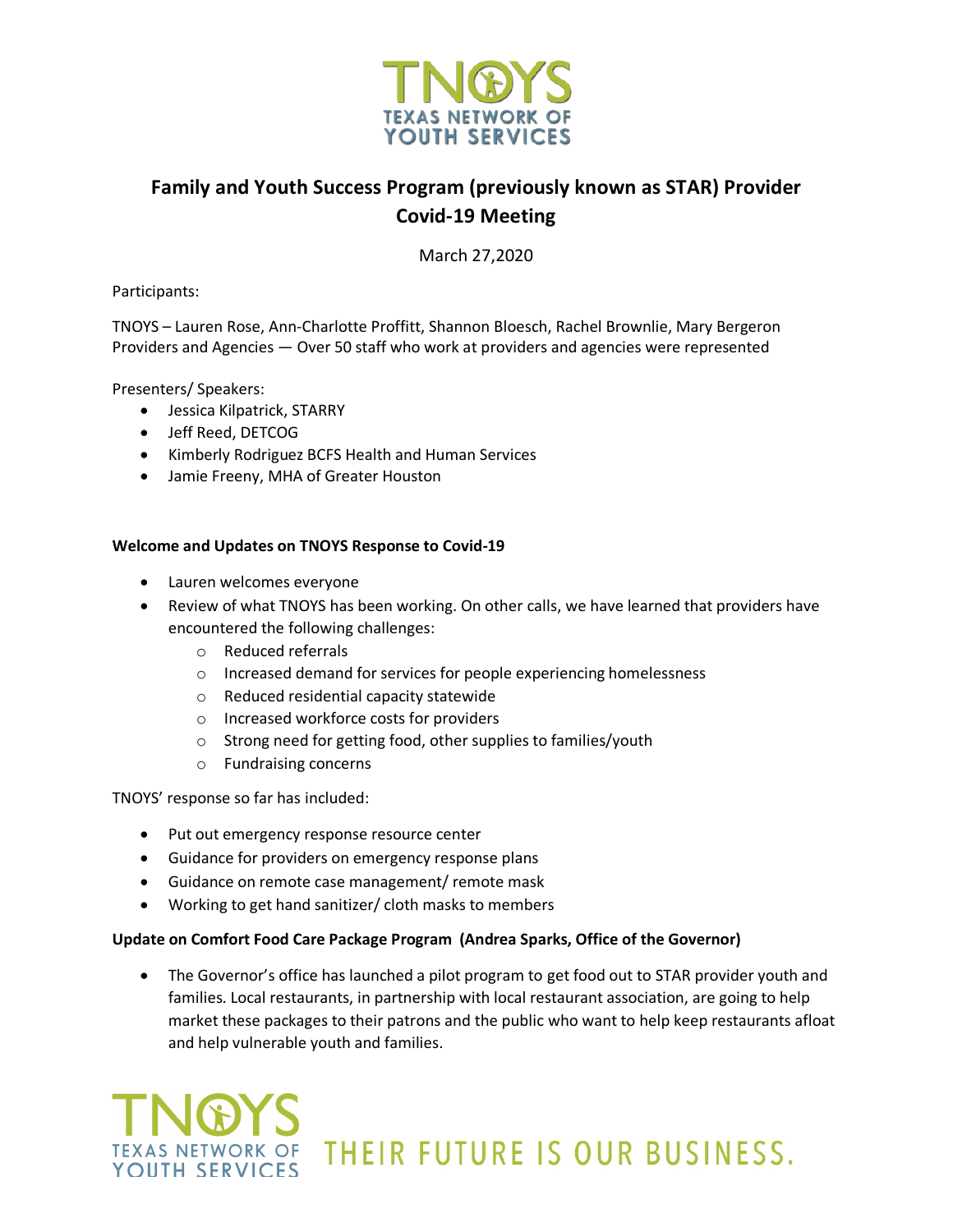

- Restaurants are signing up for this program because it helps them stay afloat, while also helping families.
	- Patrons can purchase a comfort food care package for a family in need at the same time that they order food for themselves.
	- Some restaurants will use employee and some will use Favor.
	- Favor has agreed to deliver for free, but tips for drivers are included in the cost of the care package.
	- Local restaurants and the Texas restaurant association will market this program to the public.
		- o The public will be able to purchase a comfort food care package on the restaurant's website as a donation.
		- o When the public starts donating, restaurants will call or email STAR providers regularly to let them know the # of meals that have been donated and ask when they should make them, and where they should deliver them. Providers can reserve meals for another day if they don't have a need for them right then.
		- o Meals can go to youth, families, or shelters and other residential facilities.
	- Sasha Rasco will provide more guidance on how this will work with STAR providers, but, as Andrea said, "we want to partner with you because you know the needs, you're in every county, and restaurants need a point of contact."
	- The Governor's office is working on logistics but hope to launch early next week. They are starting a pilot in Austin today.
	- **Questions**
		- $\circ$  Is the information online yet?
			- A: no, but it will be out shortly
		- $\circ$  Janette M-J: How would this work for STAR? The comfort food is only good for one day and at this time we need to provide groceries for families that will last at least a week. Also, STAR has a limit for food.
			- § A: The idea is that restaurants are providing foods that will last a few days. For example, one restaurant will provide fried chicken, mashed potatoes, and a nice salad. Grocery stores, like HEB, are working on programs, but they aren't out yet.
			- A: STAR can provide up to \$250 to families, \$150 of which can go to food, so she's asking if that will go into the limit. Andrea thinks this is in addition, and she will make sure Sasha includes that in communication to network.
		- o Shannon Bloesch: Is the thought process that families and organizations would need to register?
		- $\circ$  Samantha K: What is in the food package? If I have a big family, will there be enough for everyone?
			- A: That depends on the restaurant. What they can provide, what they're good at, etc. They know that they are feeding families, so most are complete meals for 4-6 people.

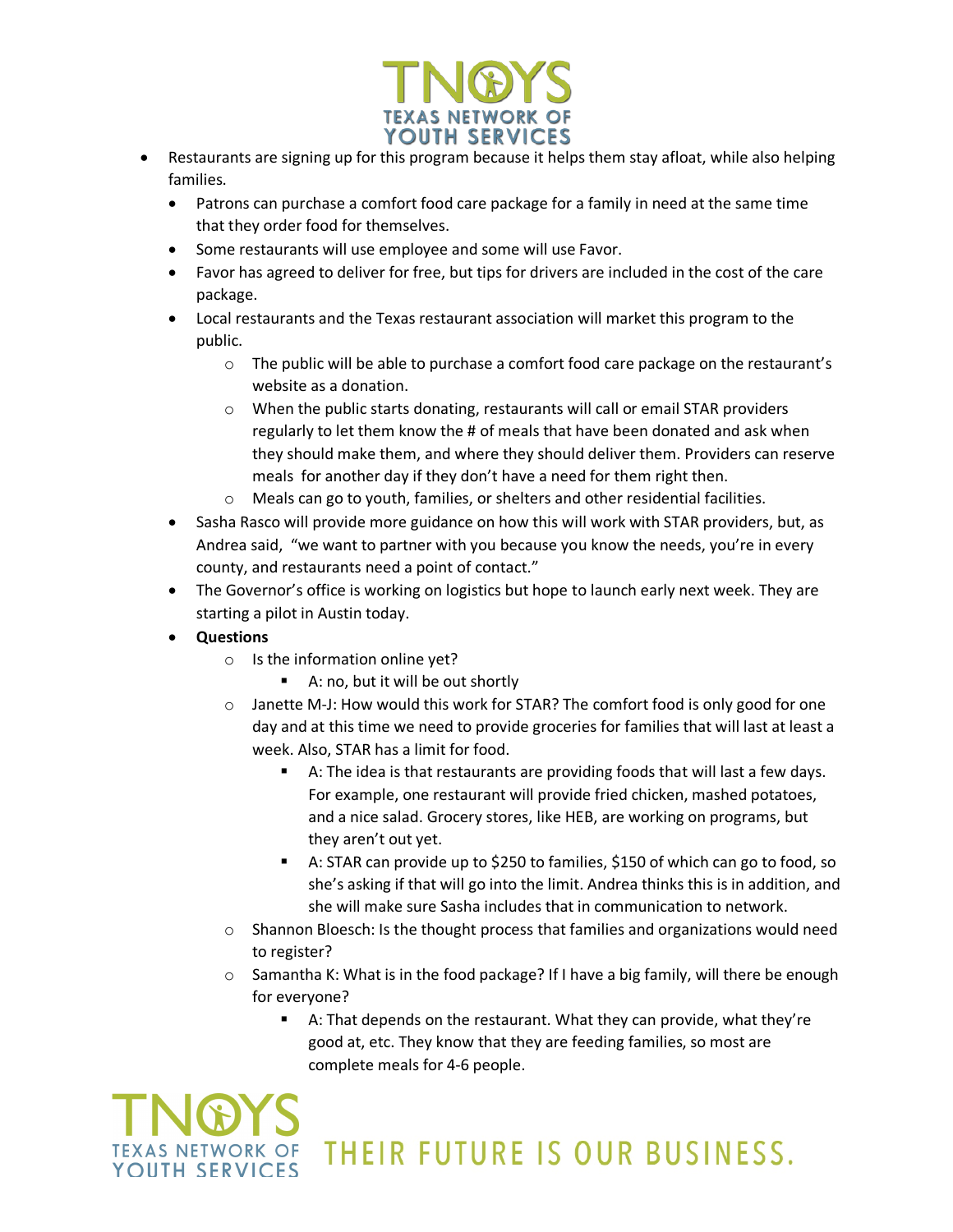

- A: Package will be defined by the restaurant, so it's one standard package.
- o Some concerns expressed that families need groceries, not one meal.
	- The Comfort Food Care Packages should be enough food for multiple meals; but is not intended to replace groceries, only supplement.
- o Wes Cunningham: How is the food being transferred to families in Austin?
	- § A: Families do not go to the restaurants. Restaurants will deliver the food, or Favor will deliver for free. Favor will give the restaurant a portal with addresses.
	- § STAR providers also have the flexibility to choose if providers want to deliver themselves.
	- Favor can't deliver beyond 5(?) miles of restaurant, so may be a challenge for rural communities, and we'll address that when it comes
- o Do we have restaurants participating in other areas? If so, which ones?
	- A: Still working on contacting restaurants and getting them on board, but yes, we should have restaurants in all regions.

### **Peer-to-peer Information Sharing on how STAR providers are adapting and Open Discussion**

Jessica Kilpatrick, STARRY:

- Starry transitioned into remote capacity a few years ago, and already had some experience with electronic health records
	- o They are using GoToMeeting to do telehealth
	- $\circ$  They have a phone system called Jive that they use, that is cloud-based. It enables providers to call from a jive number instead of their personal number.
	- o They started using electronic health records a few years ago.
		- § At first they didn't have what was necessary to do intake, because before it was all in person.
		- Both clients and staff have a way to log in and upload information.
	- o They had to create a consent form specific to telehealth.
	- $\circ$  In response to COVID-19, STARRY case workers all called clients and offered them telehealth sessions, and asked them to scheduled via telehealth.
	- $\circ$  STARRY's administrative assistants called former clients to tell them about telehealth, focusing on clients in the highest risk zip codes first.
	- $\circ$  To market their Telehealth services, STARRY Facebook posts and boosted them, and updated their website to say they were offering telehealth. They are thinking about promoting on snapchat to reach younger folks.
	- $\circ$  They have been advertising on the radio to let people know that resources/ telehealth is available
- STARRY is providing a lot of telehealth training/ resources for staff. They knew the transition would be daunting, so they tried to provide as many training opportunities and resources as they could.



THEIR FUTURE IS OUR BUSINESS.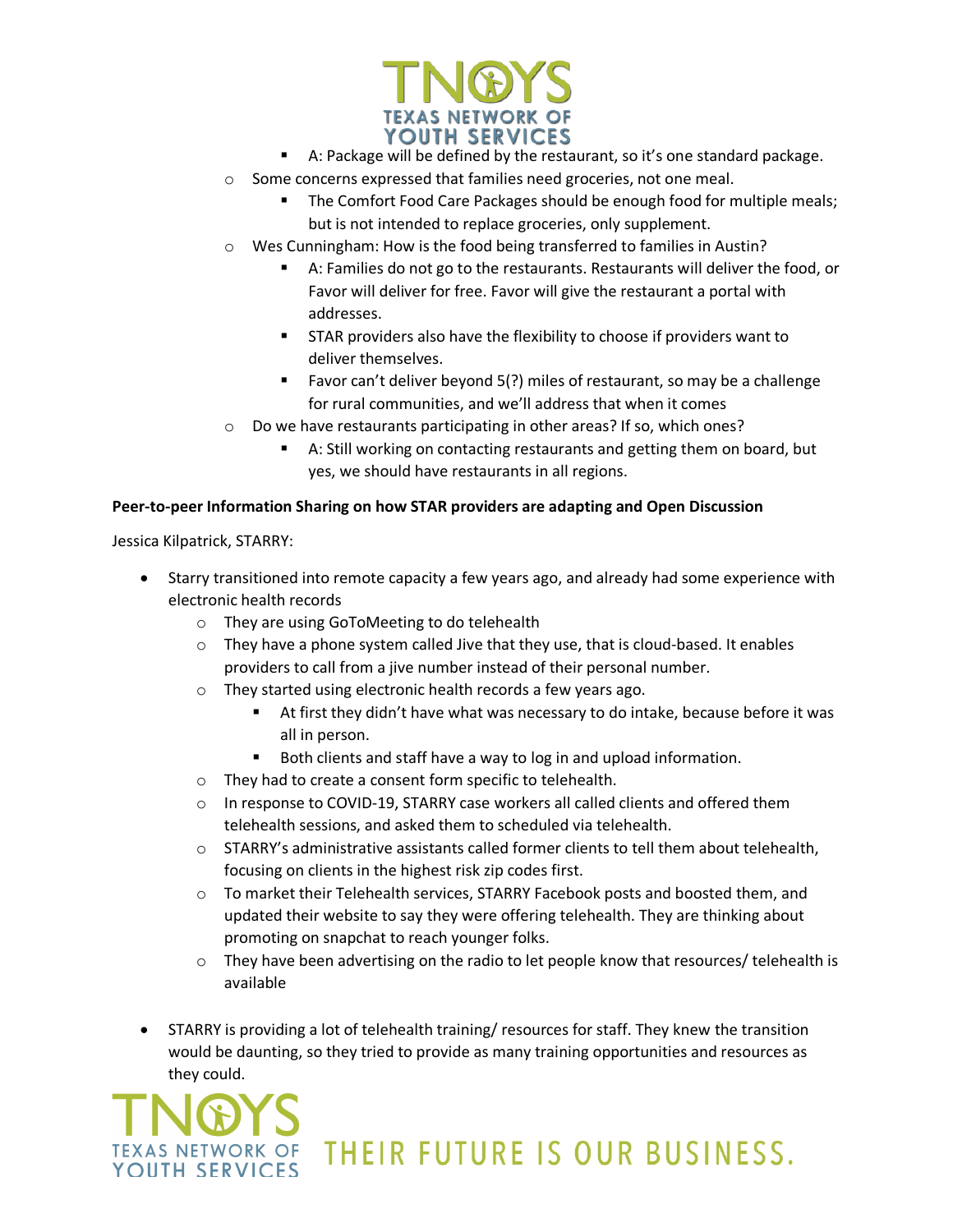

- o Hosted in-house trainings on telehealth and tele mental heath for children and families.
- o Trainings are all recorded so staff can watch anytime.
- $\circ$  The also shared many resources and activities on Google drive from various sources, Mission Capital, TNOYS, PEI, etc.
- $\circ$  They created a training on working from home: How to take care of yourself, take breaks, make a schedule, that kind of thing.
- o They use something called Workplace to connect in an informal way.
- o Director of Pastoral care does an online prayer once a week. She also sends gifts to the staff (little happies)
- $\circ$  They sent a surveymonkey to staff about what's working, what could be better, what they need
- Funding: Had many of their grant requirements lifted, providing flexibility for them to adapt in light of COVID-19
	- o Amazing support and resources from PEI as well
- They created a online visitation resources for parents who are coparenting, incarcerated, etc., and might need to do visitation via video chat.

Jeff Reed, DETCOG:

- DETCOG in very rural area, limited broadband access
	- $\circ$  Because of this, they "went back to the drawing board", and have been working with a lot of clients through the U.S. mail
- o PEI has been a big help for them. They reached out to PEI and reworked their plan, reworked budget to provide additional services
	- o Reduced travel budget for March and April and bumped up ancillary services
	- $\circ$  PEI has increased funding to up to \$250 per family with half going toward for food
		- § Decided to give Walmart gift cards in increments of \$25
		- When they set up everything with client, they send them a self address stamped envelope. When clients sign and mail back their consent form, they get the gift card get sent back to them.
			- Many people are using the gift cards to buy minutes for their phone, which is a win-win when DETCOG needs to provide services over the phone.
			- DETCOG is only purchasing gift cards in increments of about \$1,000 at a time, but it's enough to get case managers started.
				- o The gift card idea is helping to Helps motivate families to participate and stay in contact so that they can be referred to other services that DETCOG provides
			- Today.tamu.edu Texas A&M resources, including a resource on how to talk to children about COVID https://tyan.tamu.edu/adolescents-andcovid-19-ten-tips-to-connect-with-youth-during-this-unusual-time/

# KAS NETWORK OF YOUTH SERVICES

## THEIR FUTURE IS OUR BUSINESS.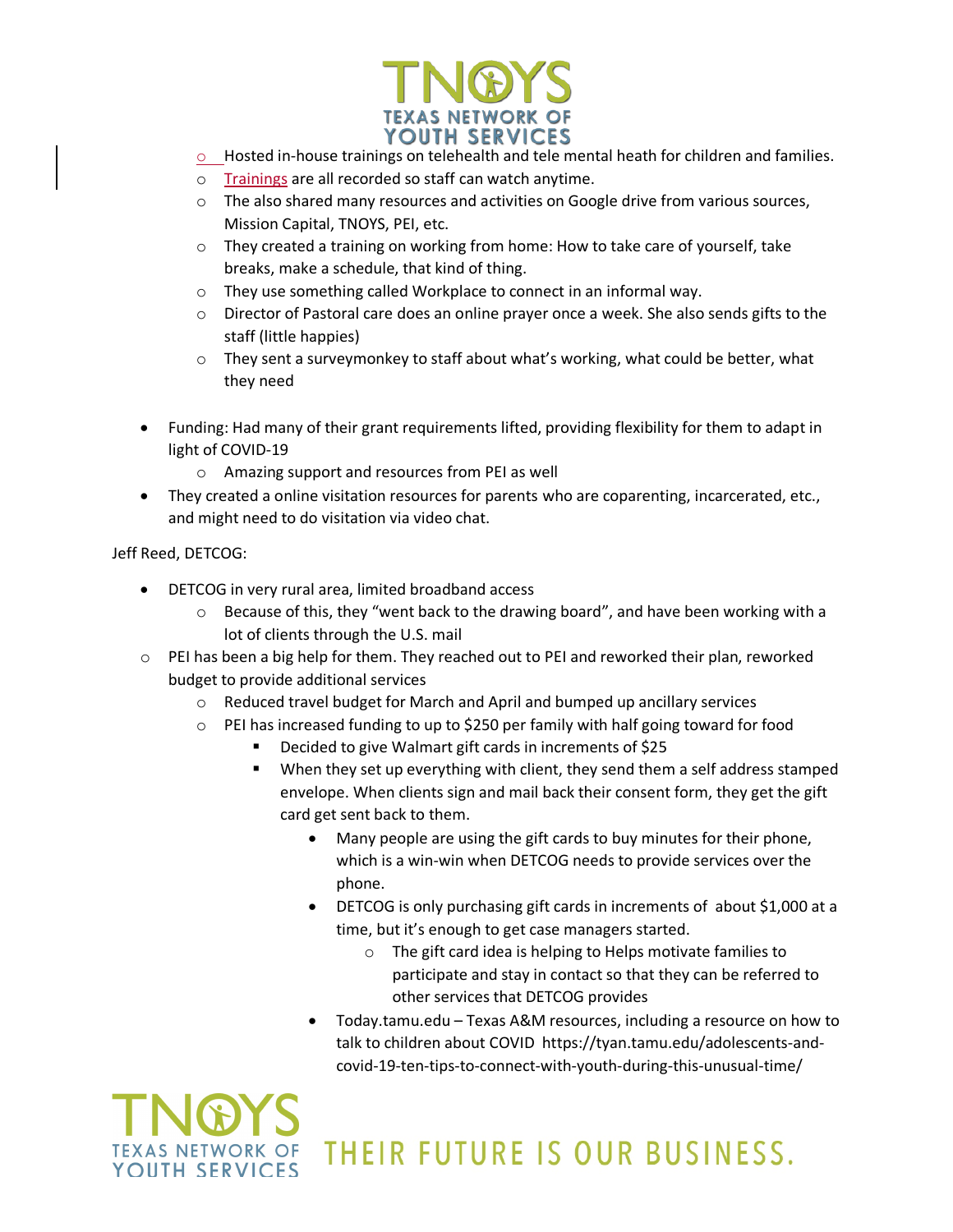

- In the event of a lockdown, they are working on determining how they will enter client files into the system
	- $\circ$  Only real avenue they have is to mail the forms into the home office directly so they can be entered. Some of the forms, they can use their phones to take pictures, but not all staff members have access to fax machines. Trying to figure out how to get forms in in a timely manner, but they think they'll figure it out.
- Jeff suggest that if star providers are having a hard time getting referrals or attention from clients, providers can go back into case files from years past and identify which families they really need to check in on. Case managers will know which clients really need services – this is a resource if referrals from schools become harder and harder to come by.

Kimberly Rodriguez BCFS Health and Human Services

- BCFS is also doing telehealth and remote case management
- They are doing wellness check-ins daily to check in with clients and making sure everyone has what they need
	- $\circ$  Things are changing so fast for clients, things folks did not need a couple days ago they need now. Wellness checks help them stay on top of that
	- o They are continuing to try to meet client's needs where they are
- $\circ$  If clients don't have a computer or internet, they have to figure out how to get information to them
- o Strengthening Families Program: Want to provide something for parents, youth, or both
	- $\circ$  Team has created great resources on how to access zoom and other technology for training
	- o Training on how to provide for clients
	- o Tech support has ended up being a really important role they are having to play
- o PEI has been great about staying in contact, being flexible, etc.

### **Updates from Providers, Shared in the Chat Box during the Conversation:**

Damon Bowden: We are using teleconferences. 8x8 system for phone and video conferencing. Families are being receptive to services but the ideas for gift cards may really help us.

### **How can TNOYS support you?**

Questions from Lauren:

- How helpful would the new Family and Youth Help Program be across the state? Would it be helpful for us to develop materials for you to use in your communities to share information?
- How will they identify families when schools and other community groups are not seeing families right now?